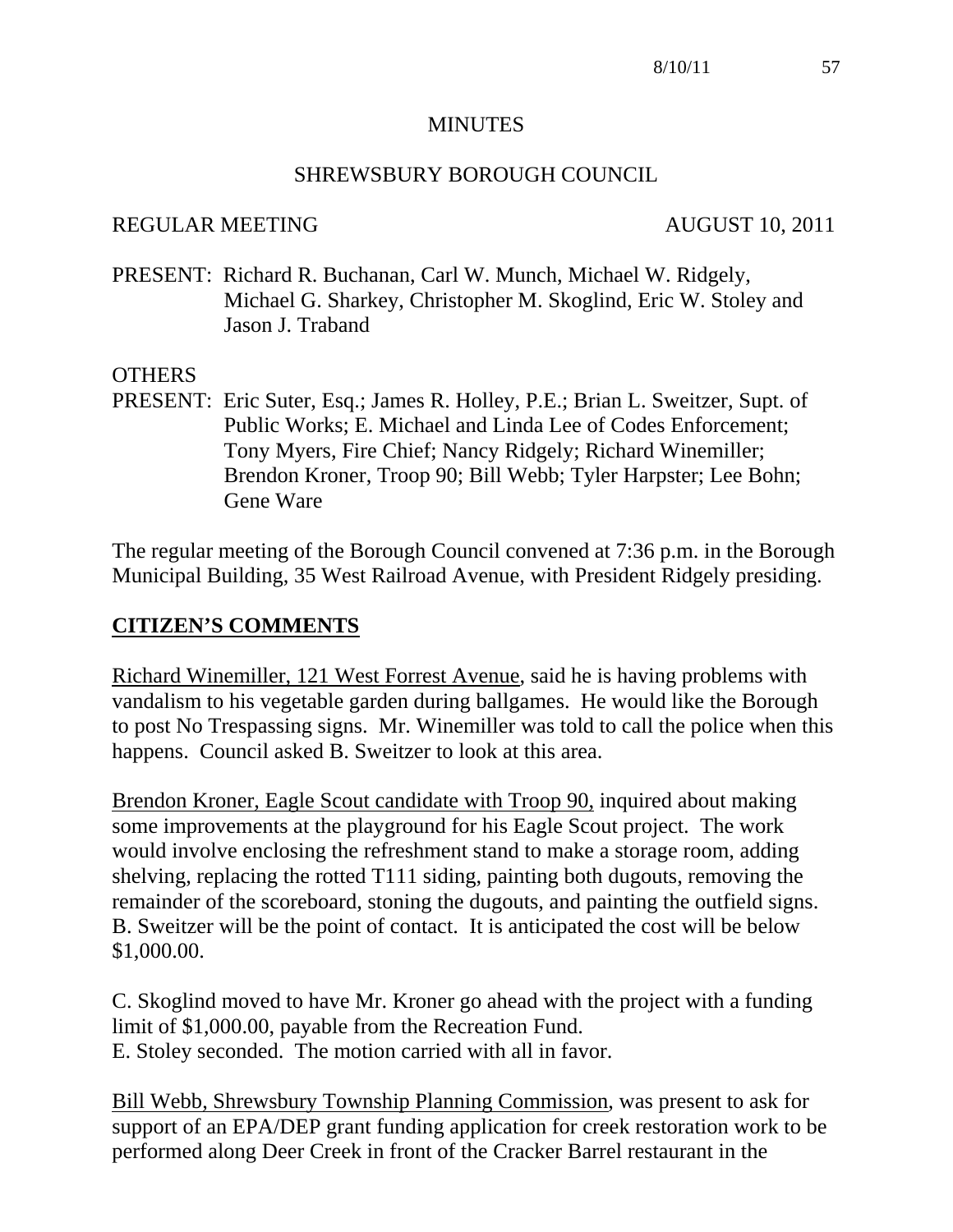wetland area. The second project is in the area of Mt. Airy Road and Windy Hill Road where there is a small tributary. Mr. Webb said there was a study sponsored by local developers, including Phil Robinson, that was performed in 2008 that showed there was a need for restoration. E. Stoley stated the Borough would like to see this study. R. Buchanan stated there was a Federal and State study done of the complete Deer Creek tributary system by governmental agencies around the same time frame and he does not recall that study mentioning deficiencies in the creek in the area east of Shrewsbury Borough, in front of the Cracker Barrel restaurant. There are concerns that this work could indirectly impact what we are allowed to do that is governed by the Susquehanna River Basin Commission as far as the amount of water we can draw from the pumphouse wells. We don't see this work as a benefit to the Borough and could actually create a hardship; we would rather not see it done. Eng. Holley stated that the information was received today and there is not enough time to research the matter to see what the impact would be on the Borough. Mr. Webb stated any letter of support would be due by August 12 and the grant application is due on August 29. Mike Lee stated that Hopewell Township has no interest at this time and if trees are planted along the creek it could hinder repair work on our sewer line.

Mr. Webb stated the Township would put a hold on the request to work on the area east of the Borough and focus on the other site.

A letter will be sent to the Township that the Borough needs more information and time to make a decision since it was just brought to our attention the day of the meeting.

## Eugene Ware, 232 West Forrest Avenue

The bricked mailbox post was backed into and pushed over by the backhoe this past plowing season. The Public Works Department put a strap around it and set it aright, however, it is out of alignment. It was unknown at the meeting why the insurance company denied payment of the claim. E. Stoley asked for a copy of the denial letter.

Lee Bohn of 28 Brandywine Drive, regarding a sewer backup into her basement awhile back that caused damage to her flooring and a wall. The blockage was in the street and was caused by tree roots in the development. Mrs. Bohn's insurance carrier denied her claim and the Borough falls under municipal immunity as the blockage was not caused by the Borough. Mrs. Bohn was told she should purchase sewage and drain backup insurance through her homeowner's policy.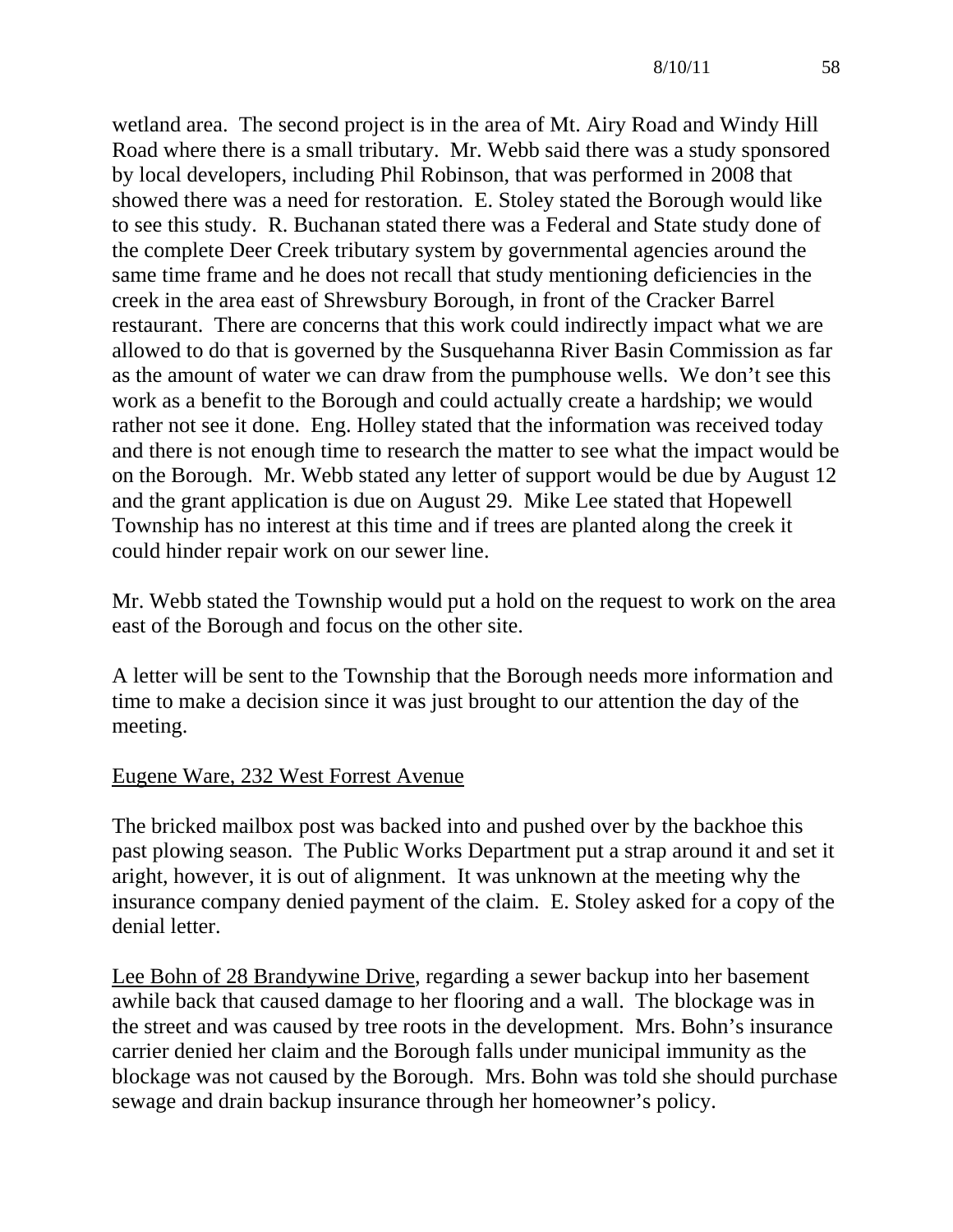# **APPROVAL OF MINUTES**

The minutes of the July 13 meeting were approved by unanimous consent by those who were at that meeting.

# **APPROVAL OF EXPENDITURES AND REPORT OF ACCOUNTS**

C. Skoglind moved to approve the expenditures and report of accounts for July. E. Stoley seconded. The motion carried with all in favor.

## **BILL LIST**

The bill list for July was presented: General account: check numbers 10693 thru 10737; Water account: check numbers 4610 thru 4624; Sewer account: check numbers 4354 thru 4362; Highway Aid: check numbers 845 thru 847.

C. Skoglind moved to approve the July bill list. M. Sharkey seconded. The motion carried with all in favor.

## **PAYROLL REGISTER**

C. Skoglind moved to approve the July 11 and 25 payroll registers.

J. Traband and C. Munch seconded. The motion carried with all in favor.

# **SUBDIVISION AND LAND DEVELOPMENT BUSINESS**

## **Southern Regional Police Department** – Richard R. Buchanan

The May police report was highlighted. Buck reported there were ten drug-related arrests in June. Our patrol time went down 5.36%; New Freedom Borough's time went up by 3.59% and Glen Rock Borough's time went up by 1.77%. The police arbitration hearing was held and it may take four to five months for an answer. Last month, the Southern Regional Police Commission wrote a letter of response to New Freedom Borough's letter to its residents.

## **Codes Enforcement** – E. Michael Lee

Enforcement Notices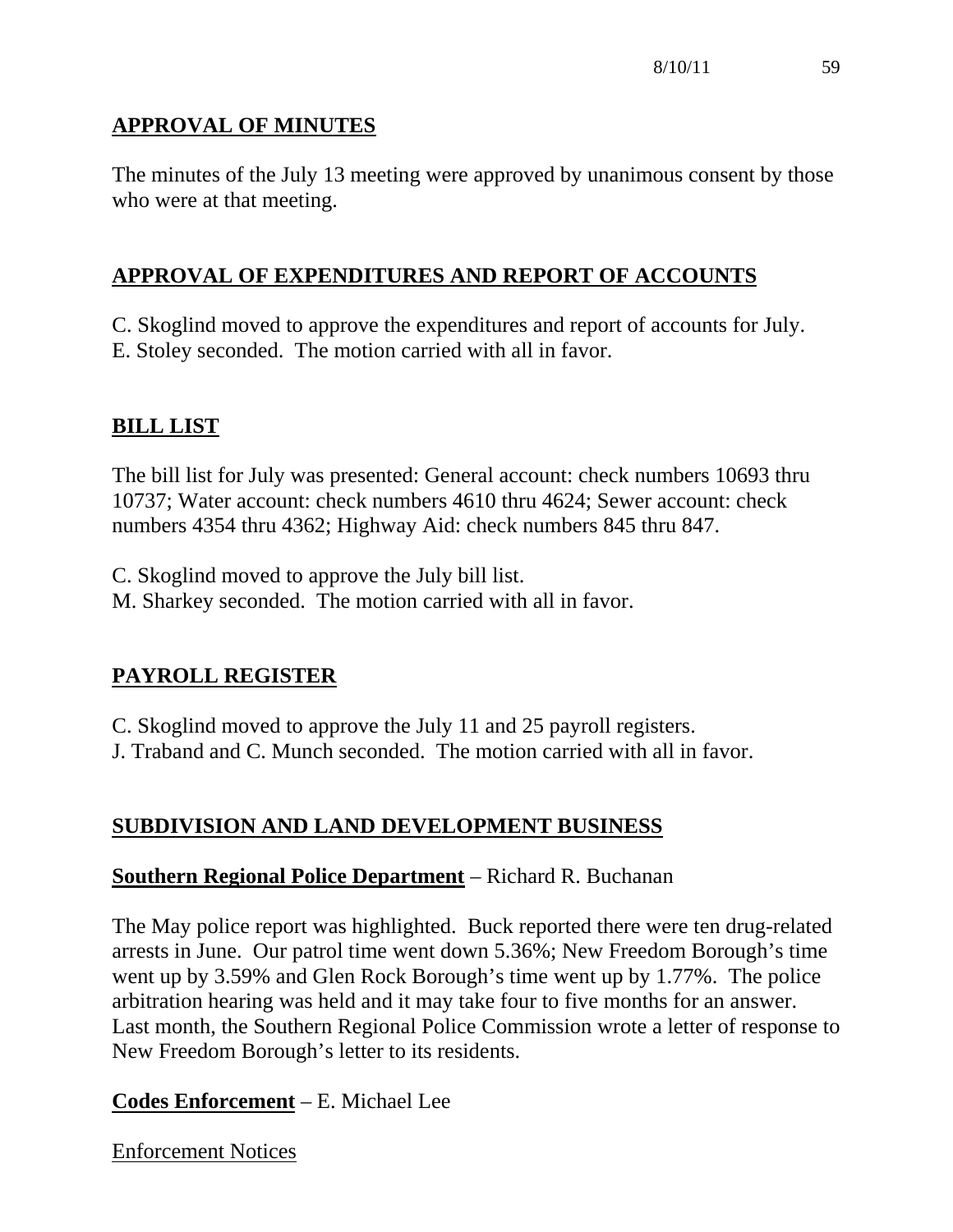The property at 29 Covington Drive is in compliance and the owner of 92 Skyview Drive has until August 17 to finish what he started. The property owner at 6 Covington Drive has started clean-up and his deadline is August 20. The owners of 40 and 44 East Tolna Road have started their work and the deadline is also August 20. The property at the northern edge of town has been checked and it does appear an automotive repair business is being operated at the property. Mike has an appointment next week to look for proof of ownership of all of the vehicles. The owner of 34 South Main Street has received another notice. The wall at the apartment building on North Highland Drive has been completed and the Borough can release the bond.

E. Stoley moved to approve the release of the bond in the amount of \$20,351.56 that was being held for the wall repair.

J. Traband and C. Munch seconded. The motion carried with all in favor.

## Retaining Wall

Mike was asked to check the small retaining wall that is on the curb line at the intersection of East Tolna Road and Crosswind Drive.

[In honor of Eng. Holley's retirement, a short break was held starting at 9:07 p.m. for refreshments and ended at 9:35 p.m.]

## **Water & Sewer** – Richard R. Buchanan

## School District Sewer EDUs

A letter was received from the school district that since they are not using all of the 52 EDUs they purchased, they would like to sell 37 back at the same price they paid for them, \$2,410.00.

R. Buchanan moved to approve the purchase of 37 sewer EDUs back from the Southern School District at a price of \$2,410.00 each for a total of \$89,170.00. C. Munch seconded. The motion carried with all in favor.

## Sewer Leaks

The Public Works Department has detected three substantial leaks from the sewer televising. There are significant amounts of groundwater infiltration into our sewer system. The repairs will cost \$7500 and save us 17,290 gallons of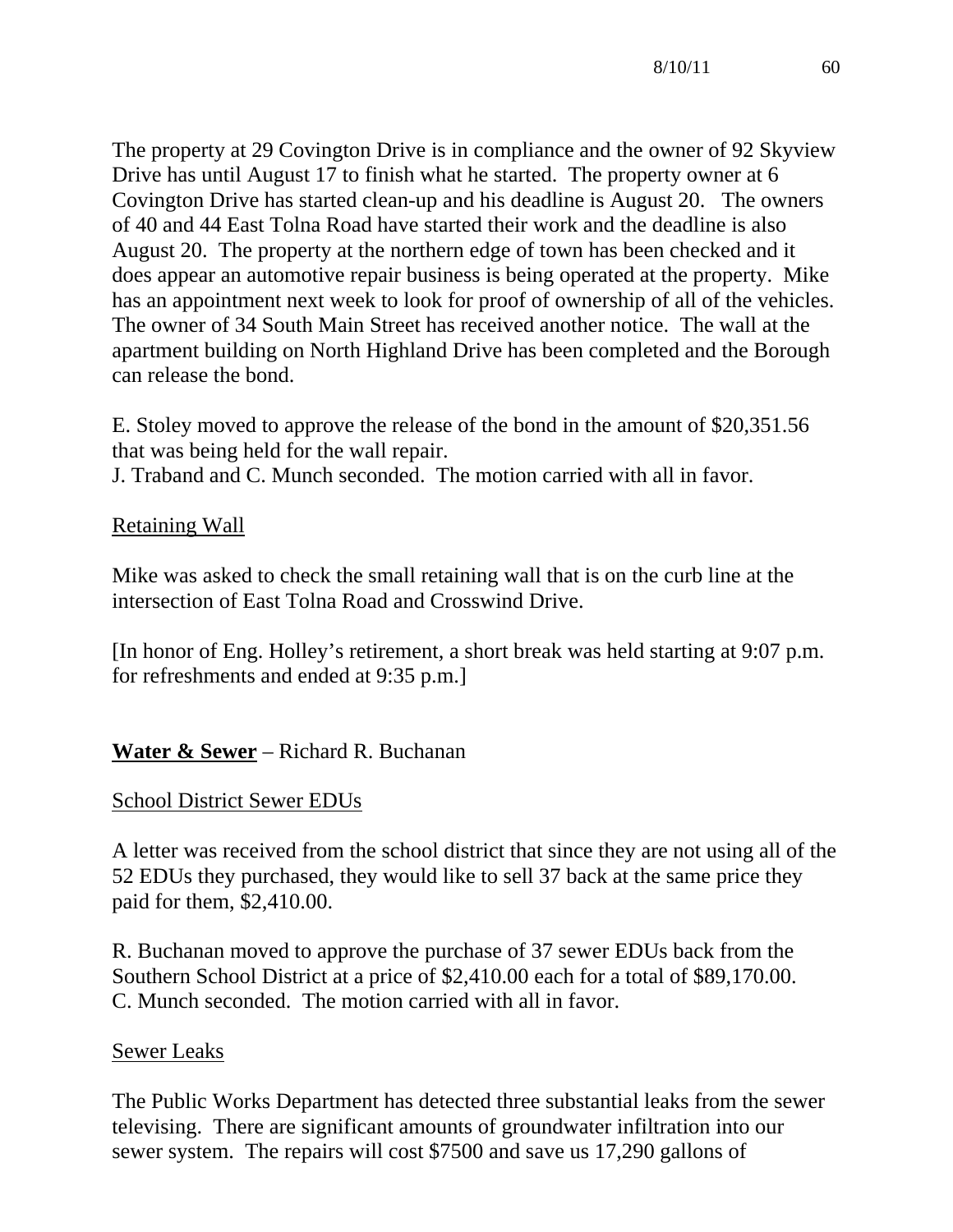infiltration per day. The leaks are located on Tolna Road, Elm Drive, and Habelston Avenue.

#### Greasetrap Maintenance

The Public Works Department collects greasetrap records every six months from customers that discharge grease or oil. The customers have greasetraps or oil interceptors and must maintain records to assure that grease or oil is not discharged into the sewer system. Arby's is the only customer not able to produce greasetrap reports. The new management team is not able to produce adequate records. Management is working with corporate to find the paperwork.

The Municipal Authority should authorize a letter to be sent to Arby's at its September 28 meeting.

#### Sewer Camera Payback

The sewer camera was purchased in May 2006 for \$104,040.00. The camera has paid for itself with leak detection and savings from repairing inflow/infiltration points in our sewer system. Other municipalities and organizations were billed for subcontracting work on their systems. We bill \$100/hour for our camera services.

We have billed for \$15,973.20 subcontracted services:

|           | • Southern School           | \$4983.20 |
|-----------|-----------------------------|-----------|
| $\bullet$ | <b>Stewartstown Borough</b> | \$1862.50 |
|           | • Jacobus Borough           | \$830.00  |
|           | • Glen Rock Borough         | \$435.00  |
|           | • Shrewsbury Township       | \$1590.00 |
|           | • Dover Borough             | \$6272.50 |

#### Krout's Development Curbboxes

The Public Works Department has located and mapped all but 12 of the water shutoff curbboxes.

## **Public Roads & Lighting** – Eric W. Stoley

B. Sweitzer included a road inventory as part of the report. Crack sealing will take place in September or October on numerous streets.

## Three-Way Stop Intersections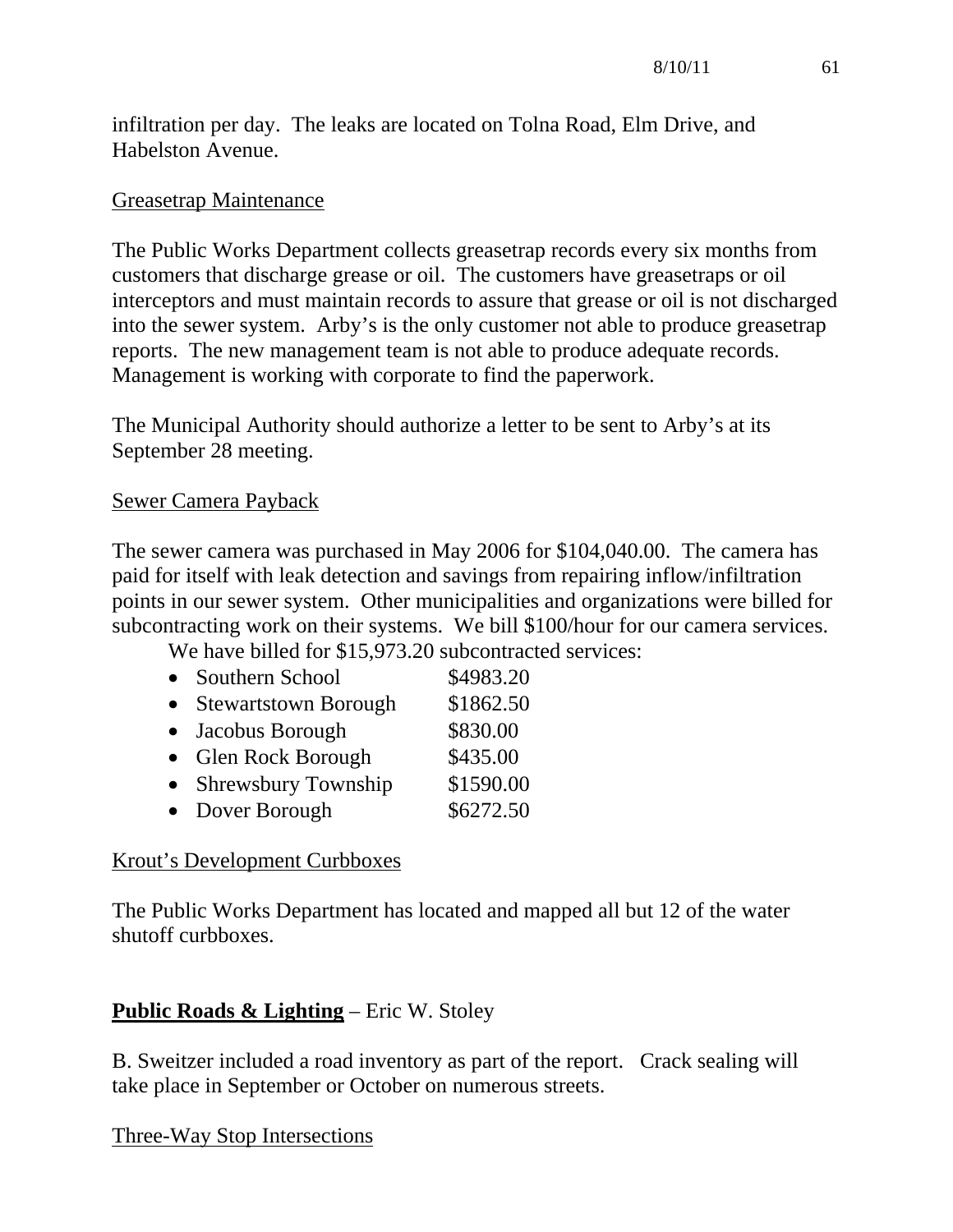Due to safety and enforcement issues of the stop signs on the thru streets at East Tolna Road and Crosswind Drive and at East Clearview Drive and Kelly Drive, it was the consensus to remove the thru-street stop signs based on a 1998 traffic study that the three-way stop intersections can't be used to control speed and are not enforceable.

The two stop signs traveling east and west on East Clearview Drive at the intersection with Kelly Drive will be removed and the two stop signs traveling east and west on East Tolna Road at the intersection with Crosswind Drive will be removed. B. Sweitzer was asked to post a sign on the stop sign post at Crosswind Drive and Kelly Drive that says "cross traffic does not stop". An item will also appear in the newspaper.

E. Stoley moved to remove the three-way stop intersections on East Clearview Drive and East Tolna Road having a stop sign on Crosswind Drive and Kelly Drive with the posting of the warning that cross traffic does not stop on both stop signs. C. Skoglind seconded. The motion carried with all in favor.

## LED Automated Red Light Enforcement Funding

Agreement for reimbursement by PennDOT of the cost to upgrade all of the traffic light bulbs was received.

E. Stoley moved to authorize the signing of Resolution 2011-5 authorizing President Ridgely to sign the Reimbursement Agreement. M. Sharkey seconded. The motion carried with all in favor.

## Heatcote Glen II Road Ageement

The solicitor for Shrewsbury Township felt the paragraph related to cancellation of the agreement should be removed.

E. Stoley moved that cancellation clause be left in but ask the Township for different terms as to any cancellation. R. Buchanan seconded. The motion carried with all in favor.

## Street Cut Resolution

E. Stoley moved to adopt Resolution 2011-3 to amend street cut ordinance 2005-10 to allow for a \$45.00 per hour inspection fee for street cuts. C. Skoglind seconded. The motion carried with all in favor.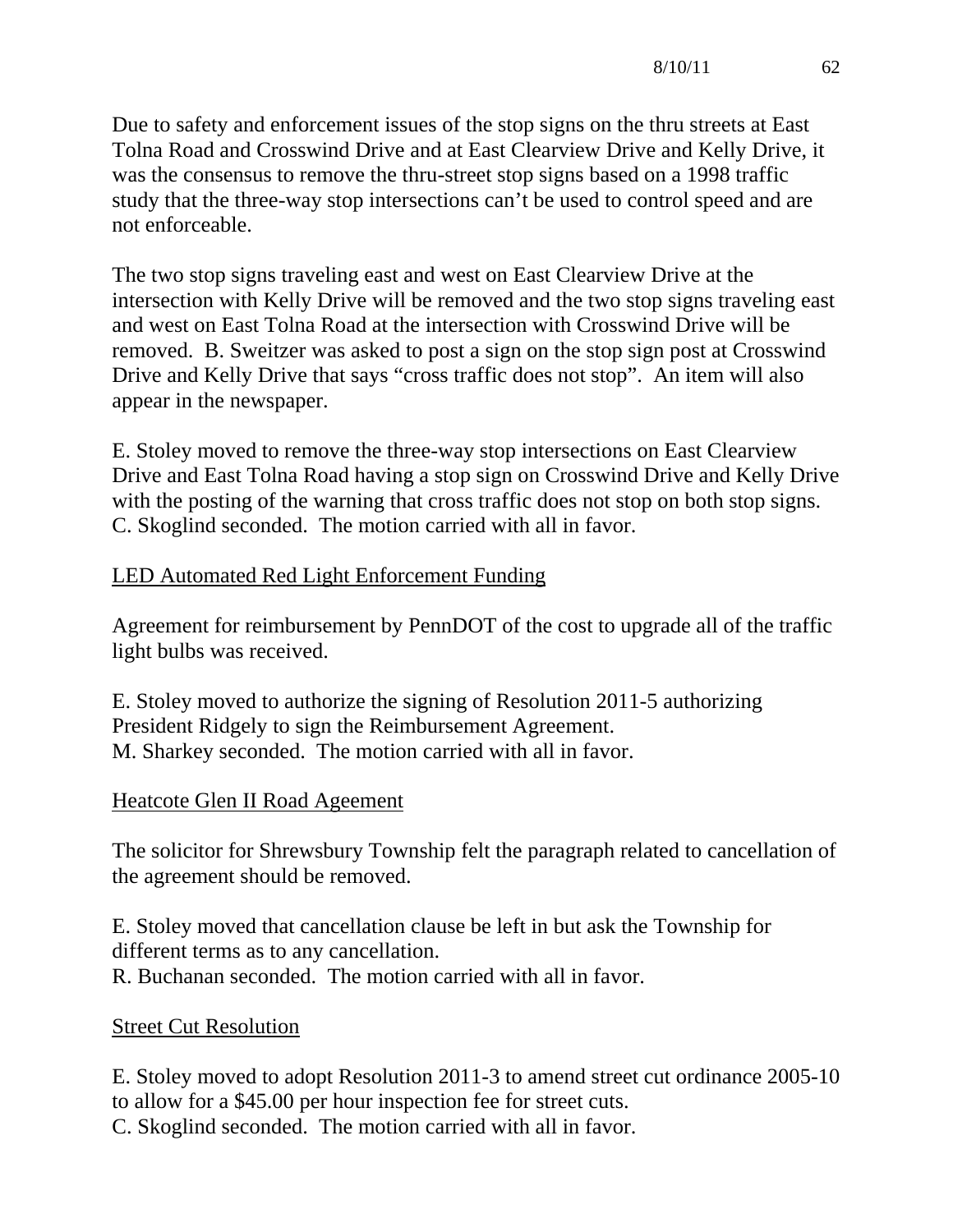## Fee Schedule Amendment Resolution

C. Skoglind moved to adopt Resolution 2011-4 to amend the 2004 fee schedule to include the \$45.00 per hour inspection for streets cuts.

## **Public Lands & Buildings and Finance** – Christopher M. Skoglind

## 2012 Budget Meetings

Meetings are scheduled for October 5, October 26, November 16, and November 30 with a deadline for input by September 22. The Water & Sewer and Roads Committees will schedule a meeting to be advertised as well to discuss those budget lines.

## Memorial Garden

C. Skoglind moved that the garden area, meticulously planted and maintained by employee William Murphy, at the flag pole entrance be dedicated in memory of Kellie Sweitzer, wife of Brian Sweitzer and in memory of Emma Murphy, wife of William Murphy. Kellie and Emma both passed away within the past year. M. Sharkey seconded. The motion carried with all in favor.

## **ENGINEER'S REPORT**

Eng. Holley's last meeting. His firm has served the Borough Planning Commission since 1981 and the Borough and Authority since 1982. Jim introduced David Lipinski, P.E. who will be taking Jim's place.

## **SOLICITOR'S REPORT**

## Gymnastics of York, Inc. and York Traditions Bank

An informal meeting with the neighbors will be held on August 24 to review past concerns with representatives from the gymnastics business and the bank.

Stormwater Management Update

James R. Holley & Assoc. is in the process of drafting an ordinance.

Stewartstown Railroad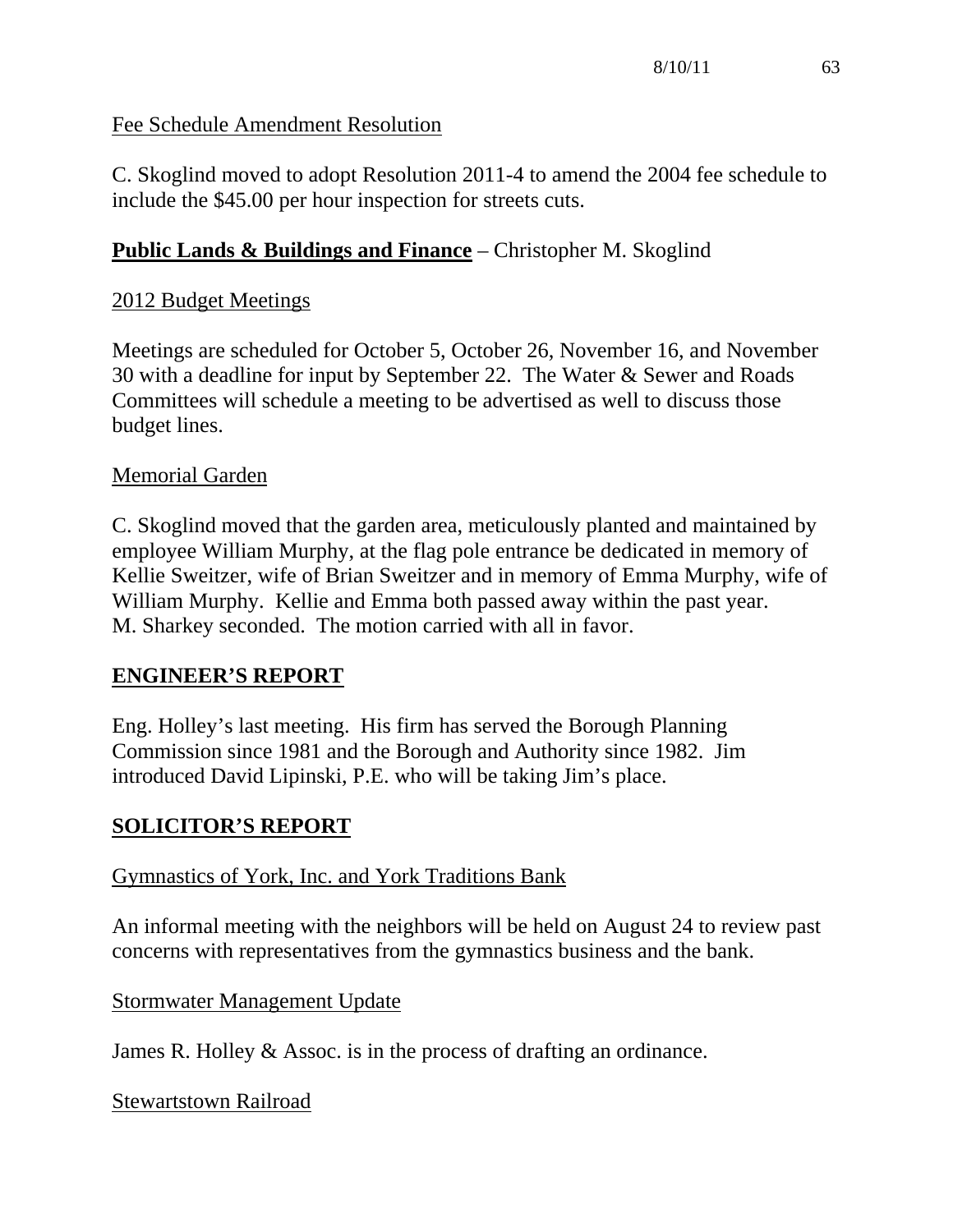A letter was previously sent to the Surface Transportation Board that the Borough has no opinion in that matter, but has a certain interest in the future of the rail line. If a rail trail was developed, we need to raise concern about the crossing at Main Street.

# **Public Safety, Welfare and Personnel** – Michael G. Sharkey

## Open Burn Application Amendment

The revised application was approved with the addition of the definition of open burning being added.

## Lifting of Burn Ban

Fire Chief Myers recommended the burn ban be lifted and that future burn bans should allow cooking grills only.

R. Buchanan moved to lift the burn ban. E. Stoley seconded. The motion carried with all in favor.

## **Secretary's Report** – Cindy L. Bosley

## Basket Bingo

The Shrewsbury Vol. Fire Company Ladies Auxiliary is having a basket bingo on September 25 and asked if the Borough wanted to donate an item.

C. Skoglind moved to donate a purse in the amount of \$92.00. J. Traband and R. Buchanan seconded. The motion carried with all in favor.

## **York Area Tax Bureau** – Michael G. Sharkey

## Model Ordinance

The York Area Tax Bureau prepared a draft ordinance and M. Sharkey is asking for comments prior to it being prepared.

## **Executive Session**

An executive session was called at 10:01 p.m. to discuss current litigation.